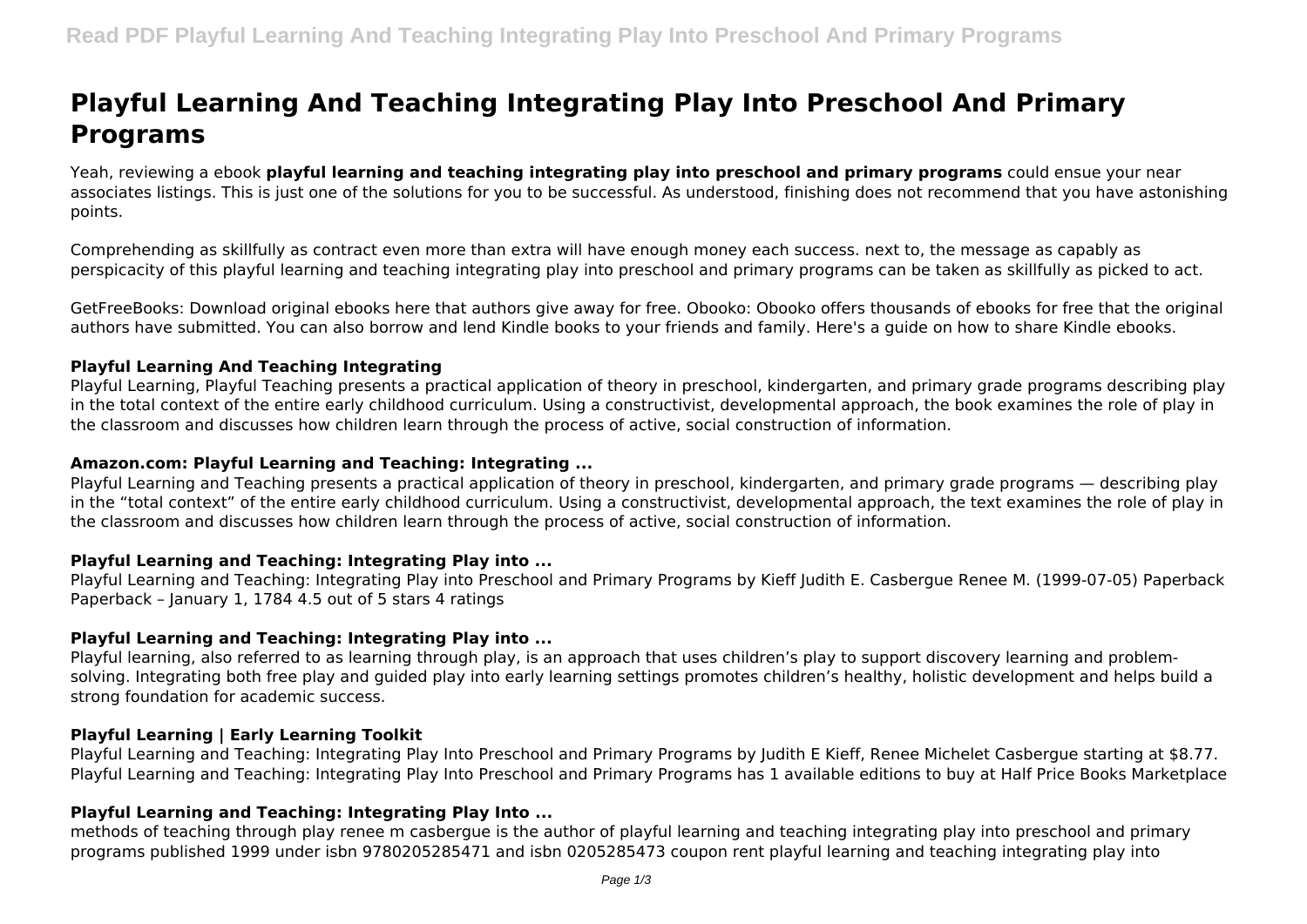preschool and

## **Playful Learning And Teaching Integrating Play Into ...**

Playful teaching and learning experiences that are student-centered will foster students' natural inquisitiveness and expose them to important topics that will shape their lives and careers. In...

## **How playful learning can help leapfrog progress in education**

establish the core principles underpinning playful teaching and learning help students and practitioners understand how playfulness can be applied to all aspects of the early years curriculum including mathematics, literacy, outdoor environments, science & technology, and ICT

## **Playful Teaching and Learning | SAGE Publications Ltd**

An openness to the unexpected can foster a culture of playful curiosity in the classroom. A playful mathematics learner is hopeful and optimistic—elements of a mindset that helps students improve their understanding of complex concepts. Embrace the mess of the problem-solving process. Thinking is messy.

## **Using Play to Teach Math | Edutopia**

We believe that all children are budding scientists, artists, mathematicians, authors, and scholars and have an inherent drive to learn and make a positive impact on the world. Playful Learning is the magic that takes place when you meld a child's natural sense of curiosity with thoughtfully planned learning experiences.

## **Playful Learning – Playful Families. Playful Schools ...**

Integrating Media into Playful Learning This first session will allow educators to explore playful learning environments that integrate media content to support learning objectives. Educators will participate in activities that explore how digital content can factor into children's play and learning while supporting critical 21st century skills.

## **Playful Learning for Educators - Education and Engagement**

Point out when you hear someone giving a put-down and brainstorm ways of saying the same thing differently so that it does not feel so negative. On the same note, point out the "put-ups" that you hear your children giving or receiving. You will be amazed at how quickly children begin to integrate this concept into their hearts and minds.

## **Teaching Children Kindness – Playful Learning**

Playful Learning, Playful Teaching presents a practical application of theory in preschool, kindergarten, and primary grade programs describing play in the total context of the entire early childhood curriculum. Using a constructivist, developmental approach, the book examines the role of play in the classroom and discusses how children learn through the process of active, social construction of information.

## **9780205285471: Playful Learning and Teaching: Integrating ...**

Playful Learning and Teaching presents a practical application of theory in preschool, kindergarten, and primary grade programs — describing play in the "total context" of the entire early childhood curriculum. Using a constructivist, developmental approach, the text examines the role of play in the classroom and discusses how children learn through the process of active, social construction of information.